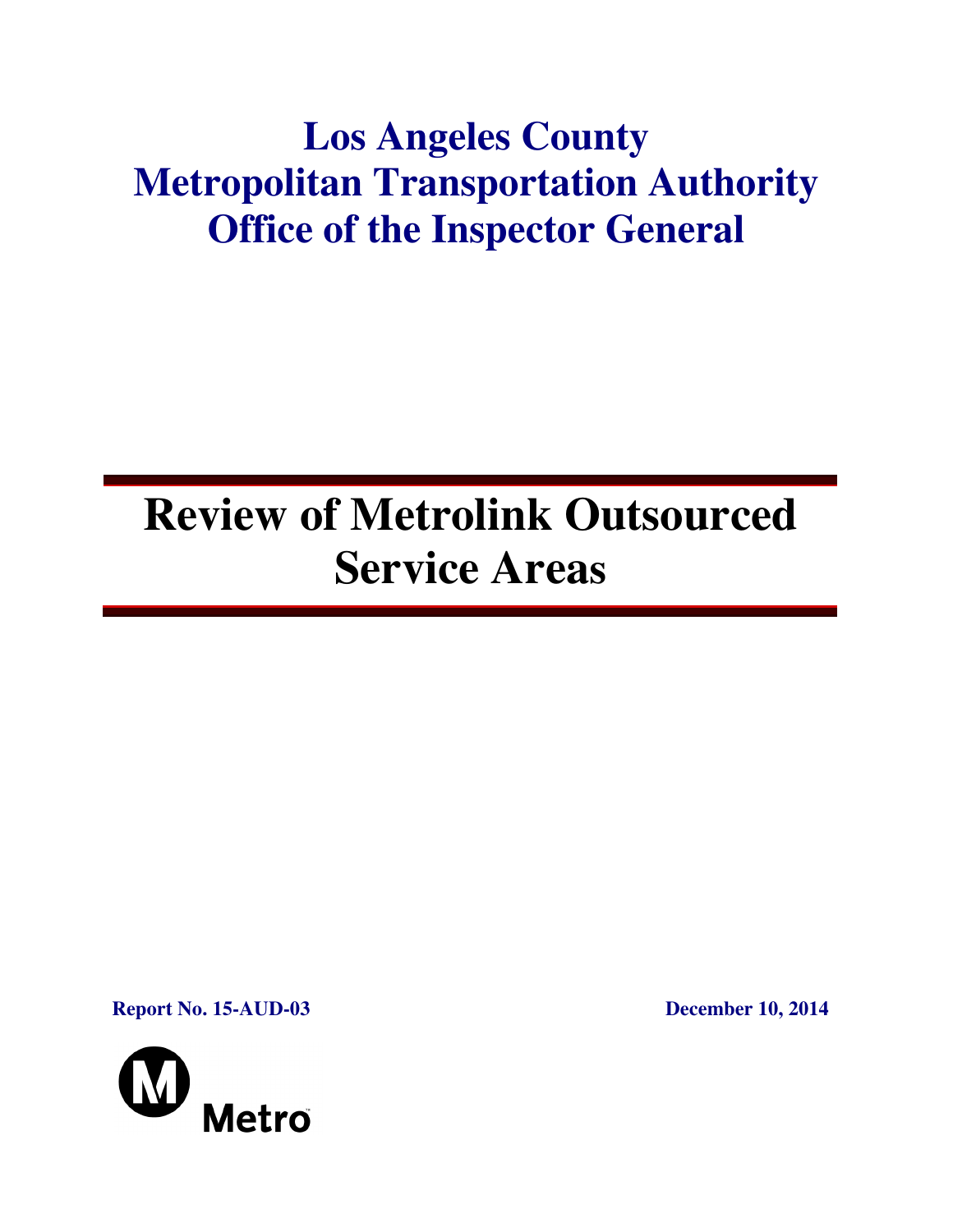

**Los Angeles County Metropolitan Transportation Authority** 

Office of the Inspector General 818 West 7<sup>th</sup> Street, Suite 500 Los Angeles, CA 90017

213.244.7300 Tel 213.244.7343 Fax

December 10, 2014

**Metrolink Board Directors LACMTA Board Directors** Metrolink Chief Executive Officer **LACMTA Chief Executive Officer** 

Report on the Review of Metrolink Outsourced Service Areas, Report No. 15-AUD-03

The Los Angeles County Metropolitan Transportation Authority (LACMTA) Office of the Inspector General performed a review to assess and analyze non-transit operational services Metrolink currently outsources in order to determine whether LACMTA could provide these services to Metrolink more efficiently and on a more cost-effective basis. We believe that it is beneficial for LACMTA and Metrolink to explore areas of synergy between the two agencies.

Based on our discussions with LACMTA and Metrolink officials and staff, we found a number of areas where the two agencies may cooperate to achieve operational efficiency, potential cost savings, and revenue generation. Many non-transit operational services which Metrolink currently outsources might be either performed by LACMTA or included in LACMTA contracts with vendors. Examples include the Purchase Card (P-Card) program, staff training, environmental waste, non-revenue vehicles, e-waste management, and copiers. If LACMTA is able to provide these services for Metrolink at a reduced price over what Metrolink currently pays, it could result in a "win-win" situation for both agencies: Metrolink would be able to lower its service costs and LACMTA may be able to recover or reduce a portion of its annual subsidy to Metrolink.

A draft report was provided to Metrolink and LACMTA. For most of the areas, Metrolink indicated that they would evaluate the feasibility and cost effectiveness for the two agencies to cooperate to achieve operational efficiency and cost savings for both organizations.

Sincerel Karen Gorman **Inspector General**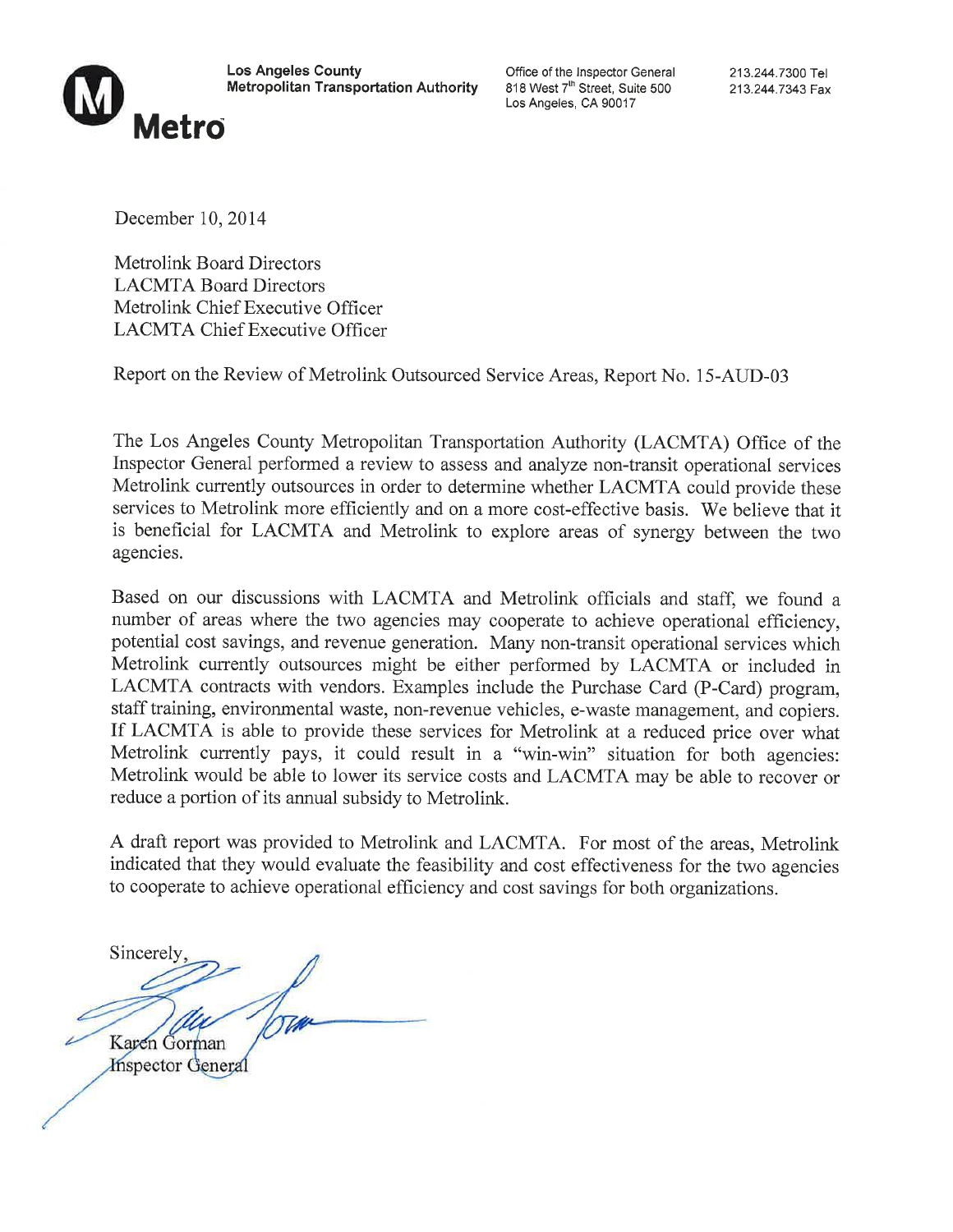# TABLE OF CONTENTS

## **Page**

|                    | $\mathbf{1}$     |
|--------------------|------------------|
|                    | $\mathbf{2}$     |
|                    | 3                |
|                    | 8                |
|                    | $\boldsymbol{9}$ |
| <b>ATTACHMENTS</b> |                  |
| A.                 | 10               |
| <b>B.</b>          | 13               |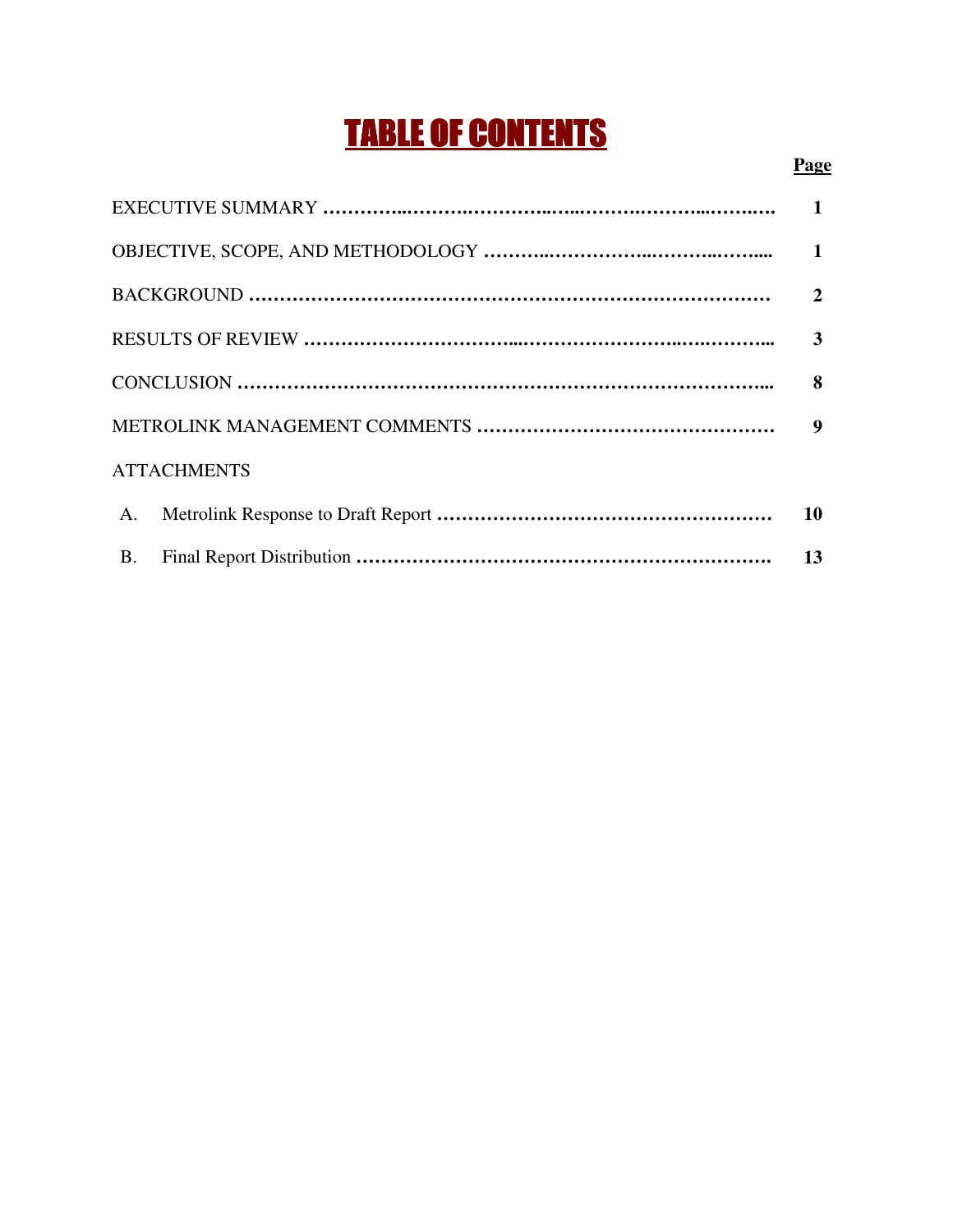# **EXECUTIVE SUMMARY**

Metrolink (also known as the Southern California Regional Rail Authority) is an independent commuter rail operator serving several counties in Southern California. The Los Angeles County Metropolitan Transportation Authority (LACMTA) Office of the Inspector General (OIG) performed a review to assess and analyze non-transit operational services Metrolink currently outsources in order to determine whether LACMTA could provide these services to Metrolink more efficiently and on a more cost-effective basis.

We believe that it is beneficial for LACMTA and Metrolink to explore areas of synergy between the two agencies because:

- Metrolink relocated to LACMTA's headquarters building.
- Both Metrolink and LACMTA provide public transportation services.
- Metrolink outsources a significant portion of its non-transit operational services.
- Both Metrolink and LACMTA are seeking budget enhancement opportunities.

Based on our discussions with LACMTA and Metrolink officials and staff, we found a number of areas where the two agencies may cooperate to achieve operational efficiency, potential cost savings, and revenue generation. Many non-transit operational services which Metrolink currently outsources might be either performed by LACMTA or included in LACMTA contracts with vendors. Examples include the Purchase Card (P-Card) program, staff training, environmental waste, non-revenue vehicles, e-waste management, and copiers. If LACMTA is able to provide these services for Metrolink at a reduced price over what Metrolink currently pays, it could result in a "win-win" situation for both agencies: Metrolink would be able to lower its service costs and LACMTA may be able to recover or reduce a portion of its annual subsidy to Metrolink.

The next step is for Metrolink to coordinate with appropriate LACMTA departments to determine the feasibility of having LACMTA perform certain services that are currently outsourced or use LACMTA contracts if they are more cost effective than the current method of obtaining the services. In addition, steps should be considered such as developing a detailed joint plan and designating a team to oversee the implementation of the plan.

We are available to assist Metrolink in pursuing the options discussed in this report and to facilitate meetings as necessary.

# **OBJECTIVE, SCOPE, AND METHODOLOGY**

The objective of our review was to identify areas where Metrolink currently outsources nontransit operational services, or where LACMTA can perform other services for Metrolink, to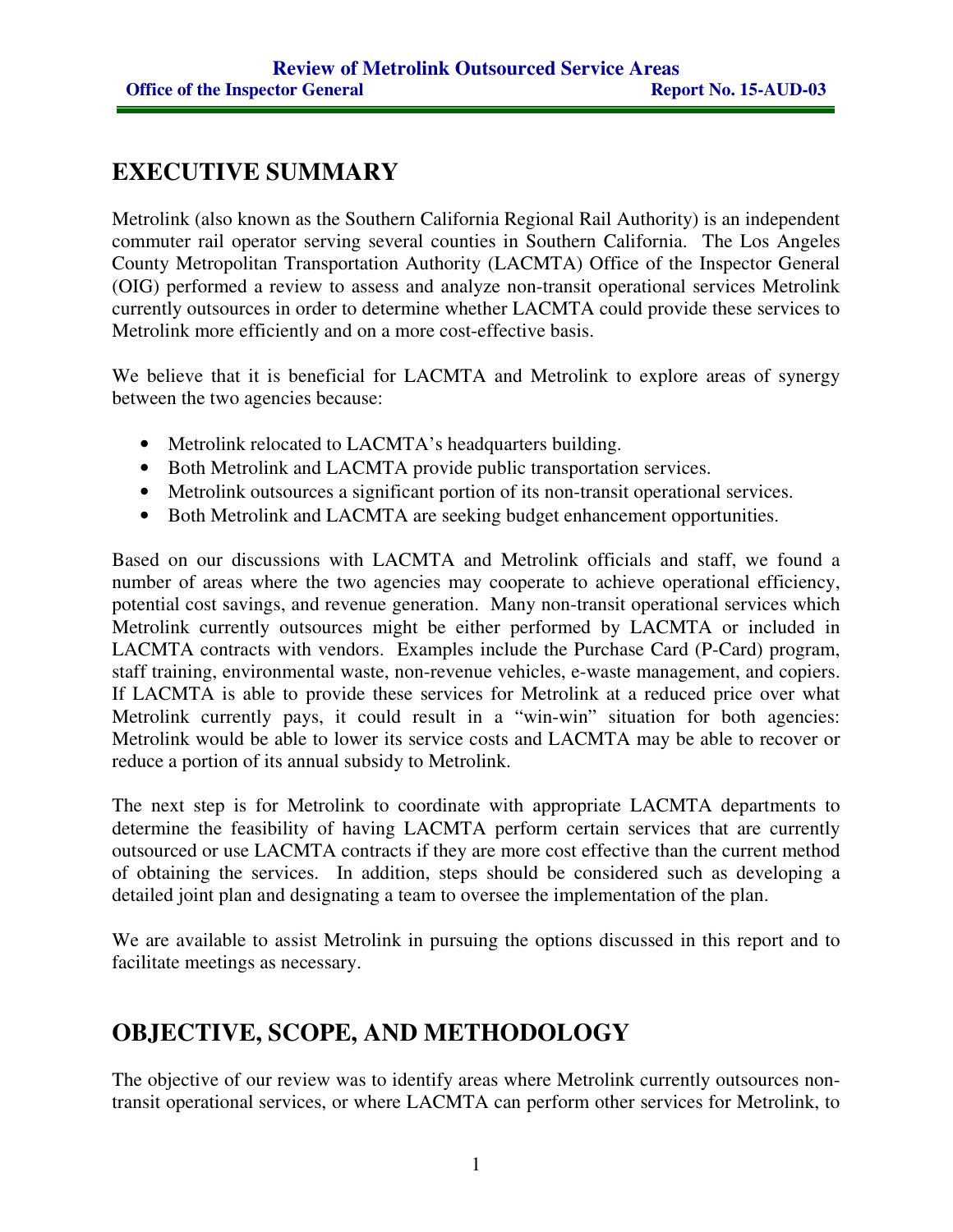determine whether higher efficiency and cost savings could be achieved by LACMTA performing these services for Metrolink at a lower cost or on a no-charge basis.

During the review, we met with Metrolink officials to discuss potential outsourcing areas in which LACMTA's involvement might benefit both agencies. We also made arrangements for discussions between officials of both agencies regarding the feasibility of LACMTA performing some of the services presently outsourced by Metrolink.

This review is not an audit; therefore, the requirements mandated by the Generally Accepted Government Auditing Standards (GAGAS) do not apply.

# **BACKGROUND**

Metrolink is an independent commuter rail operator serving five Southern California counties (Los Angeles, Orange, Riverside, San Bernardino, and Ventura). Most of the Metrolink lines have a terminus at Union Station in downtown Los Angeles, where passengers can connect to other Metrolink lines or alternate transit modes operated by LACMTA or other regional operators.

Metrolink has gone through a number of organizational changes during the past several years. In the fall of 2012, the Metrolink Board of Directors appointed a new Chief Executive Officer. In addition, Metrolink moved its headquarters into the LACMTA Gateway building. We believe this move should facilitate and enhance synergy between LACMTA and Metrolink.

According to information on Metrolink's Fiscal Year (FY) 2014-2015 operating budget totals \$221 million. Member Agency subsidy totals \$111 million of which LACMTA contributes \$59 million. Since LACMTA provides a subsidy to Metrolink, any cost savings by Metrolink will also benefit LACMTA. The Metrolink budget supports 273 full-time equivalent (FTE) positions as follows:

| <b>DEPARTMENT</b>                  |     |
|------------------------------------|-----|
| <b>Executive Office</b>            |     |
| Office of the General Counsel      |     |
| Office of the Chief Auditor        |     |
| <b>Operations Office</b>           | 112 |
| <b>Operation Support Office</b>    | 56  |
| Marketing and Communication Office | 66  |
| <b>Finance Office</b>              | 24  |
| <b>TOTAL</b>                       |     |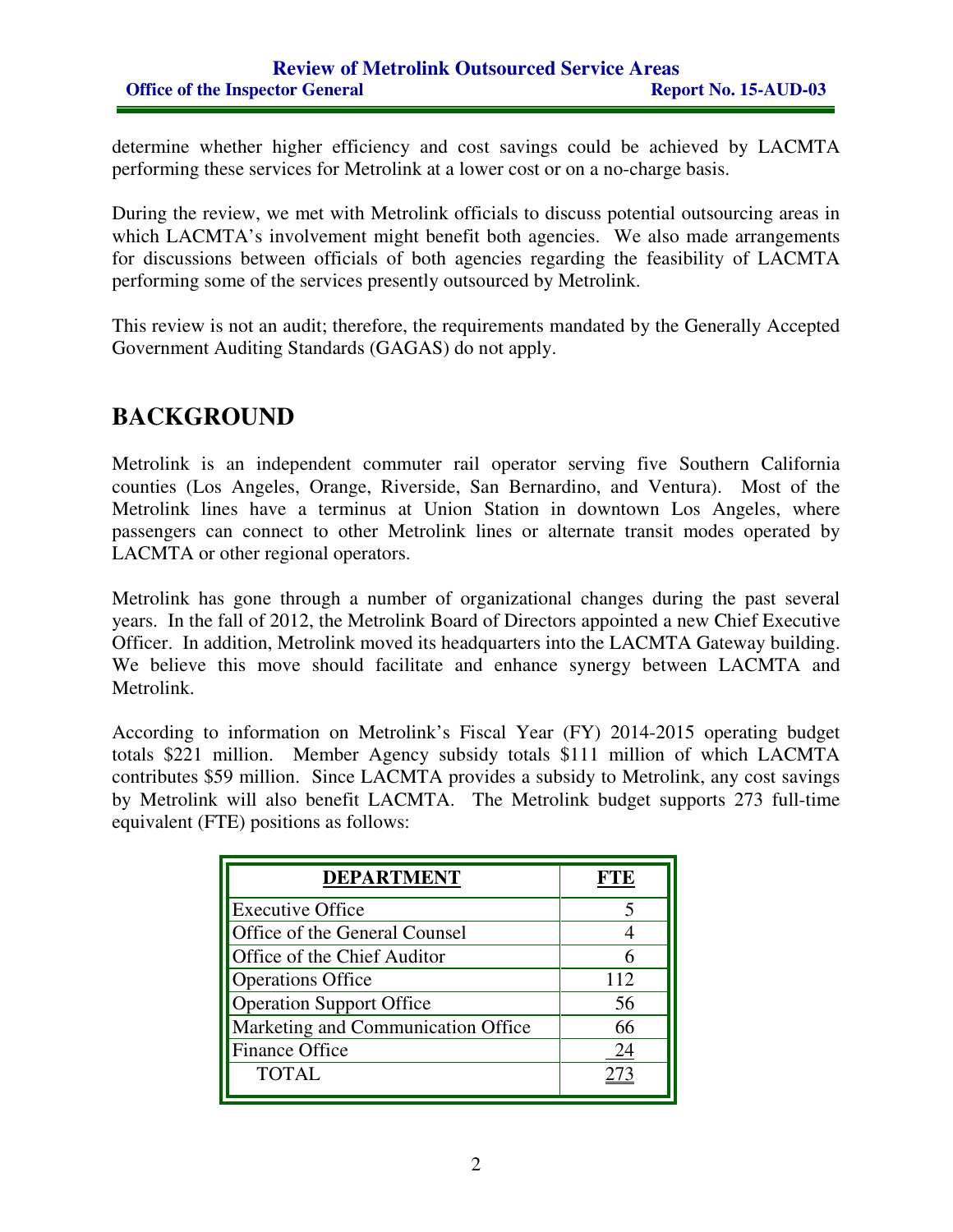# **RESULTS OF REVIEW**

The OIG held numerous discussions with Metrolink officials and staff. During these discussions, the following areas in which Metrolink currently outsources services were identified for potential LACMTA support or involvement:

- 1. Purchase Card (P-Card) Program
- 2. Staff Training
- 3. Printing Services
- 4. Hazardous Waste Disposal
- 5. Non-Revenue Vehicles
- 6. E-Waste Disposal
- 7. Copiers
- 8. Transit Scheduling
- 9. Human Resources Services
- 10. Accounting Services
- 11. Transit Court

For the above areas, the OIG provided Metrolink staff with the names of LACMTA contacts, arranged for meetings between Metrolink and LACMTA staff, and participated in discussions to facilitate coordination of the synergy areas. The following is a summary of opportunities we have identified in each area for increased efficiency and cost savings.

### 1. Purchase Card (P-Card) Program

Metrolink does not have a P-Card program, and currently purchases goods and services through a formal procurement process. LACMTA uses a more streamlined and efficient corporate P-Card program to procure low dollar (under \$3,000) items. As of November 2014, LACMTA had 341 P-Card holders, who spent \$16 million on small purchase items during FY 2014. We believe that it would be beneficial to Metrolink to "piggyback" on the LACMTA P-Card program. Metrolink officials expressed interest in beginning a pilot program with a few cards and possibly expanding the program at a later date.

In a meeting with appropriate LACMTA staff, we learned that setting up a process for Metrolink to participate in the P-Card program would not be difficult. However, because Metrolink is not part of the LACMTA accounting and payment system, a process for Metrolink to pay for the purchases would need to be established. Metrolink staff advised that they intend to draft a formal proposal to establish the program. A formal proposal has not been presented as of the date of this report.

LACMTA officials informed us that LACMTA is willing to allow Metrolink staff to attend regularly scheduled P-Card training sessions. This training is required for all LACMTA P-Card holders and approving officials when the P-Card is initially issued and every 2 years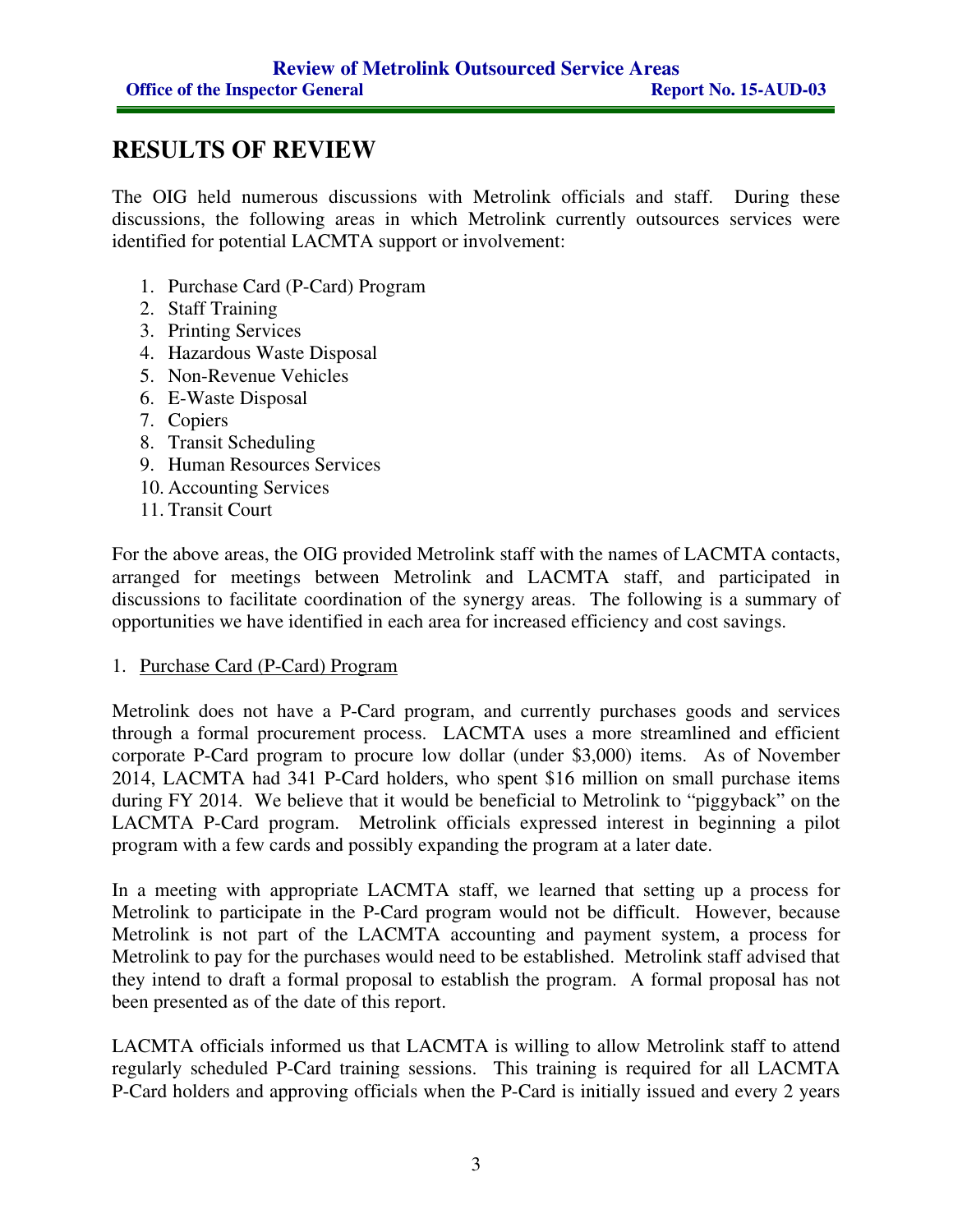thereafter. LACMTA receives rebates totaling about 0.8 percent from the P-Card provider, including a rebate for prompt payment. LACMTA might negotiate the application of the rebate received from Metrolink's proportion in the program.

In addition, LACMTA has several master agreements for office and industrial supplies that Metrolink might "piggyback" to achieve cost savings.

### 2. Staff Training

LACMTA conducts a wide variety of training classes for its staff, such as training on computer software, employee development, leadership, and management. LACMTA's Training and Development Department typically provides training to about 3,600 employees per year. Many of LACMTA training courses may also be applicable to Metrolink staff, such as computer software training (Microsoft Word, Excel and Access), sexual harassment prevention, ADA/disability awareness, business writing, transit terrorism awareness, ethics, and supervision.

Metrolink provides some in-house training, and contracts with outside groups for other training. Metrolink officials expressed interest in having staff attend LACMTA classes to save the cost of using outside vendors. LACMTA officials told us that Metrolink staff are welcome to attend training classes on a space-available basis. In addition, attorneys at the Metrolink Office of General Counsel have been invited to participate in the free Minimum Continuing Legal Education (MCLE) training conducted at LACMTA which will promote information, training, and coordination.

### 3. Printing Services

Metrolink had considered LACMTA's printing services in the past, but felt the services were too costly. We were informed by LACMTA General Services staff that subsequently they reevaluated the costs, obtained new equipment, and streamlined services. LACMTA General Services made a new presentation to Metrolink about LACMTA printing services after Metrolink moved into the LACMTA's headquarters building.

LACMTA staff informed us that Metrolink placed some printing jobs with the Copy Center in the past at a low cost. The LACMTA Copy Center performs a total of about 3,500 printing jobs a year for approximately 9 million black and white pages and 1.7 million color pages at an estimated total cost of \$1.2 million.

### 4. Hazardous Waste Disposal

Both Metrolink and LACMTA generate hazardous waste (such as used motor oil), and Metrolink officials expressed an interest in disposal of hazardous waste. LACMTA has contracts to have such hazardous waste picked up and hauled away from various maintenance sites throughout Los Angeles County. Further discussions would be needed to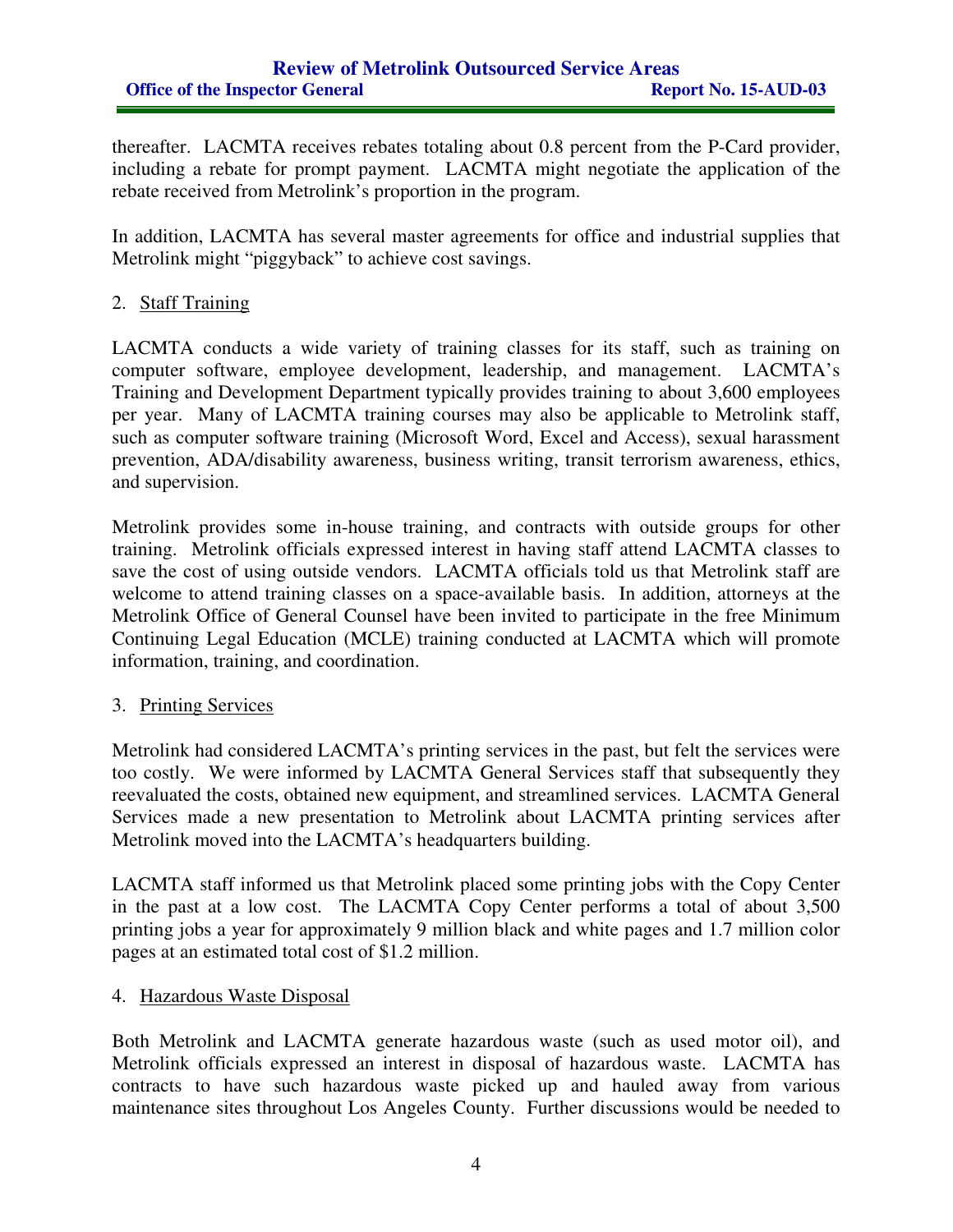determine whether Metrolink could be added to the contracts and, if so, how the cost would be allocated.

We discussed hazardous waste disposal with appropriate LACMTA staff to determine how LACMTA handles these substances. We provided this information on handling hazardous waste to Metrolink staff.

LACMTA disposes of hazardous waste at various costs. For some type of items, LACMTA pays a contractor to haul away the liquids; but waste antifreeze is hauled away at no charge, and used oil is hauled away with LACMTA receiving revenue for the used oil. The approximate annual amount of hazardous waste disposed by LACMTA is shown below:

| <b>ITEM</b>                                                                 | <b>QUANTITY</b><br>(In Gallons) | <b>COST</b> | <b>REVENUE</b> |
|-----------------------------------------------------------------------------|---------------------------------|-------------|----------------|
| Used Oil                                                                    | 140,000 gal.                    |             | \$63,000       |
| <b>Waste Antifreeze</b>                                                     | 80,000 gal.                     | No cost     |                |
| Non-Resource Conservation<br>and Recovery Act (RCRA)<br><b>Liquid Waste</b> | 650,000 gal.                    | \$500,000   |                |
| <b>RCRA Hazardous Liquid</b><br>Waste                                       | $11,000$ gal.                   | \$13,000    |                |

### 5. Non-Revenue Vehicles

Metrolink staff expressed an interest in the procurement and disposal of non-revenue vehicles (passenger cars, work trucks, etc.). We contacted the LACMTA official in charge of the non-revenue vehicle program, communicated what we learned to Metrolink, and offered to set up a meeting between them. As of the date of this report, Metrolink had not yet contacted LACMTA about the purchase or disposal of non-revenue vehicles.

LACMTA generally has a fleet of about 1,200 non-revenue vehicles of various types, and purchases about 100 new vehicles annually. The purchase price for vehicles varies with the type of vehicle. For example, full size vans cost about \$30,000 while mini vans and sedans cost about \$25,000.

The Property Sales Coordinator informed us that LACMTA disposed of 97 vehicles one year and generated revenue totaling \$368,669. Non-revenue vehicles are sold via sealed bid to the highest bidders.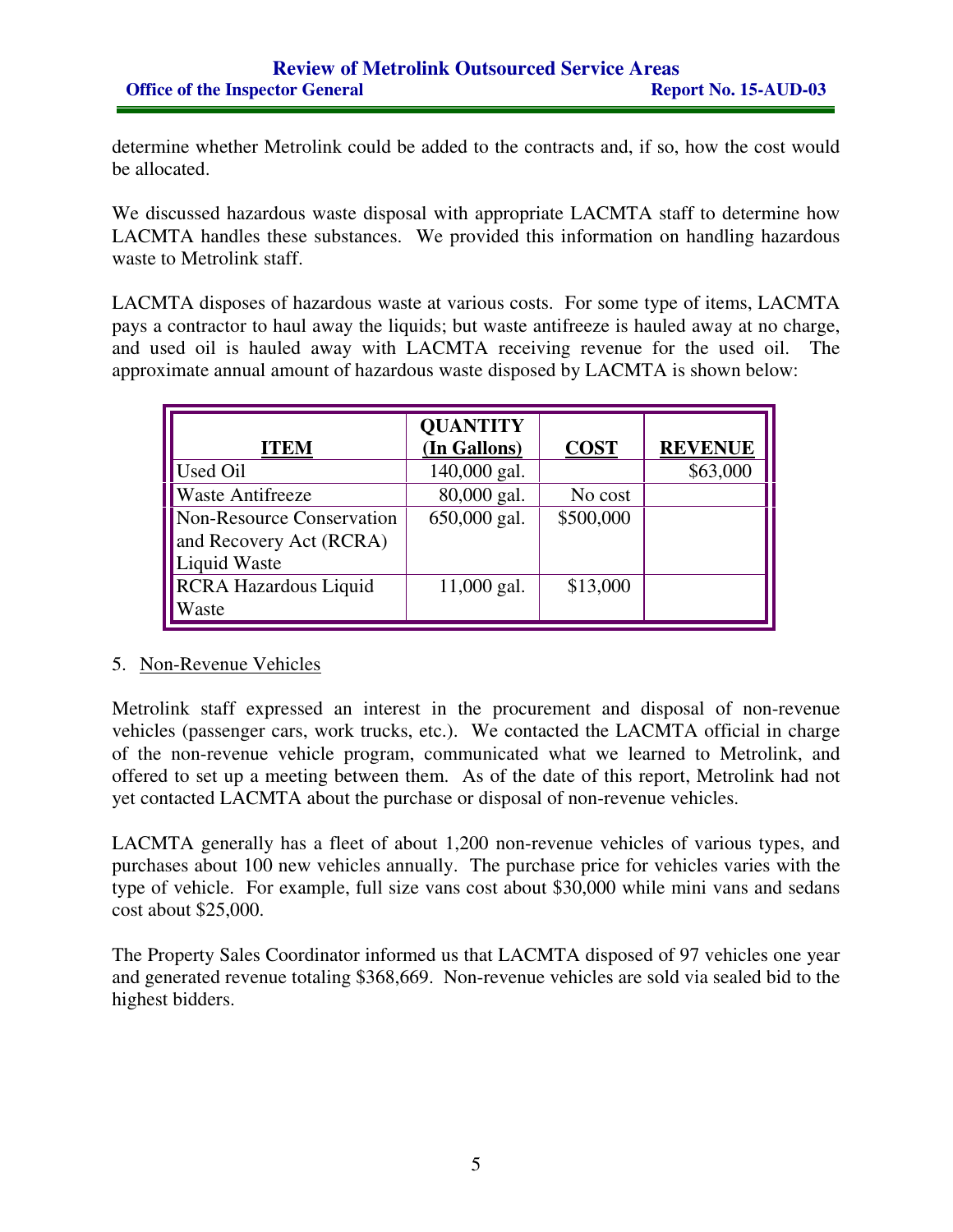## 6. E-Waste Disposal

Metrolink officials expressed an interest in working with LACMTA in the disposal of e-waste (for example, used computers, monitors, and other electronic items). We were informed by the LACMTA Deputy Chief Information Officer that Metrolink had contacted him regarding e-waste disposal; he referred them to appropriate LACMTA staff who informed Metrolink about LACMTA's contracts for disposal of e-waste.

The LACMTA Information Technology Services (ITS) Department collects e-waste, and sends the e-waste to the Property Sales Coordinator for disposal. The Property Disposal Coordinator informed us that the contractor picks-up the e-waste at no cost to LACMTA; however, for a few items such as CRT monitors, servers, and laptops, the contractor pays LACMTA a small amount per pound for the e-waste. For example, in one year LACMTA disposed of 51,675 pounds of e-waste which generated revenue totaling \$1,268. The cost or revenue for certain types of e-waste are shown below:

| <b>ITEM</b>                               | Cost      | <b>Revenue</b> |
|-------------------------------------------|-----------|----------------|
| <b>ICRT</b> Monitors                      |           | \$.03/pound    |
| CPU / Server / Laptop / Circuit Boards    |           | \$.05/pound    |
| Printers / Scanners / Fax / Miscellaneous | No Charge |                |
| <b>UPS</b> Batteries                      | No Charge |                |
| <b>ILCD</b> Monitors                      | No Charge |                |

# 7. Copiers

Metrolink staff expressed an interest in obtaining copiers through LACMTA. General Services staff informed us that at the time Metrolink moved into the Gateway building, Metrolink owned their own copiers and declined to be included in LACMTA's copier lease program. Since then, LACMTA awarded a new contract for copier leases, and are willing to meet with Metrolink representatives to explore the inclusion of Metrolink in the new contract. LACMTA General Services informed us that LACMTA has 180 convenience copiers throughout the Gateway building and other LACMTA facilities; the total lease and maintenance of this equipment during a typical year is about \$750,000. Each copier has a lease cost which varies by model. For example, Canon C5035 and C5045 copiers have a lease charge of \$156.21 per month. In addition, there is a charge for each copy of \$0.0050 for black and white and \$0.0425 for color. This price structure also includes the cost of maintenance and toner cartridges.

### 8. Transit Scheduling

Coordination and synchronization of Metrolink train schedules with LACMTA bus schedules for lines that stop at Metrolink stations would (a) facilitate transfers between the two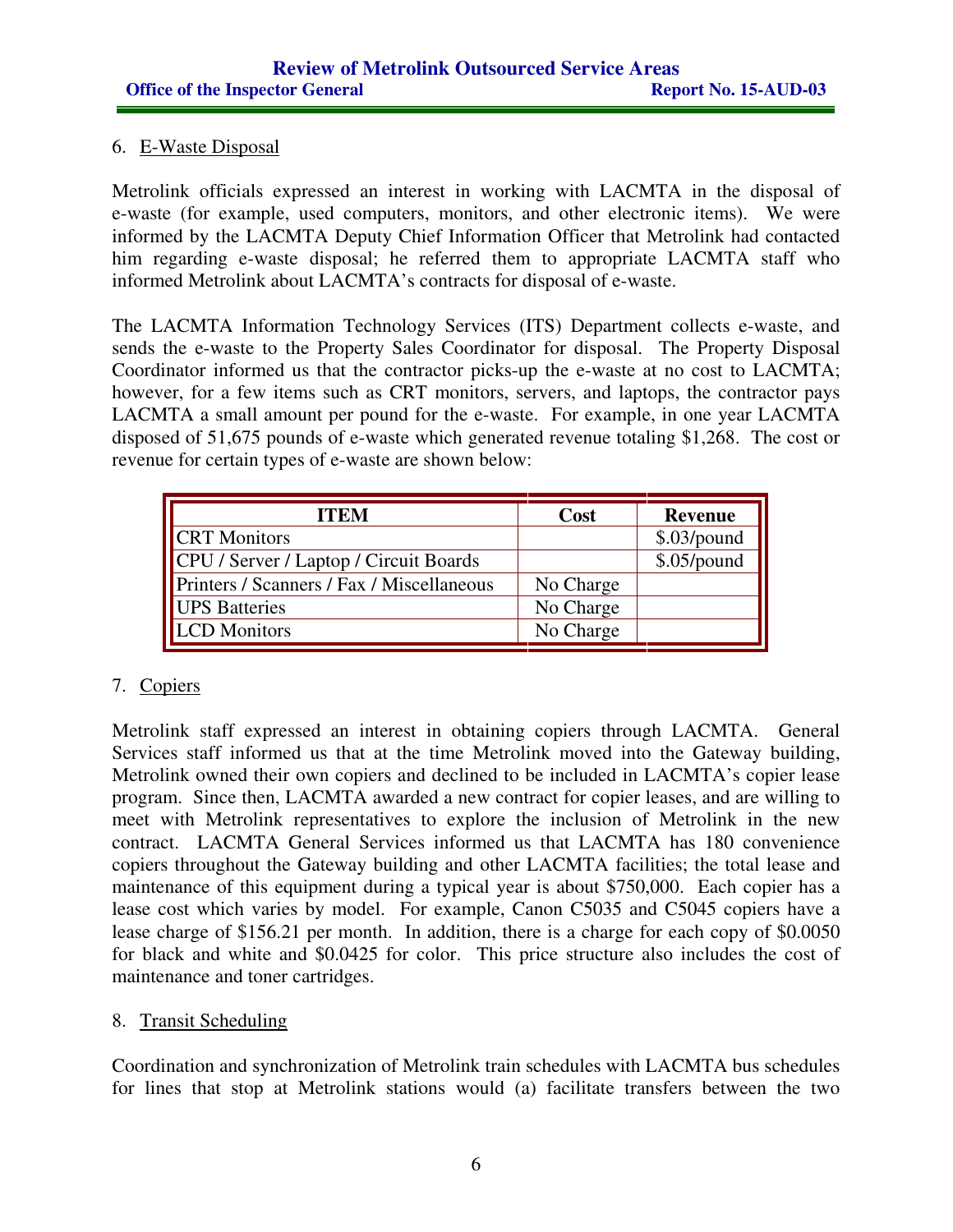systems, (b) promote overall efficiency, and (c) create a more seamless county, regional, and interagency transit system. Staff from both agencies acknowledged the complexity of coordinating schedules. For example, Metrolink has a single purpose (commuter rail) focus and differing schedule, running more trains during regular commute times and fewer trains during other times. LACMTA has a multipurpose focus, which must consider the needs of all riders on any given route, not just those transferring between the two systems.

Consistent with the OIG's meetings with LACMTA and Metrolink, the LACMTA Board of Directors, adopted the following policy goal: "coordination and synchronization among transit agencies serving Los Angeles County of service change schedules and transfer points to provide maximum efficiency and effectiveness of transfers between transit services to improve our regional transportation system." The Board directed LACMTA to:

- "Convene the transit agencies that serve Los Angeles County to discuss implementation of this goal."
- "Develop a prioritized list of Metrolink stations, transit hubs and transfer points between agencies to guide decisions on coordinating schedules."
- "Develop an implementation plan to complete this goal."
- "Develop an MOU or similar agreement to coordinate when transit agencies schedule their service changes."

The LACMTA Operations Department presented a progress report to both the System Safety and Operations Committee and the Executive Management Committee. This report indicated that discussions with Metrolink are on-going and a further meeting was scheduled. Operations Department staff are continuing to work on scheduling and are in the process of prioritizing stations to coordinate schedules with other agencies including Metrolink. We think this is a key area for collaboration to make the transit systems in the region seamless, improve customer riding experience, and could increase ridership through smart scheduling and routing choices.

### 9. Human Resources Services

We are informed that it may be possible for LACMTA to provide certain Human Resources (HR) services to Metrolink. Possible services that HR could provide include compensation analysis, recruitment advertisement and screening, and similar services.

The LACMTA Deputy Executive Officer, Human Resources, told us that he believed that his department could absorb the workload to service Metrolink's staff along with approximately 10,000 LACMTA staff currently served. While he did not know the details of Metrolink's HR system, the regulatory requirements for HR services are the same. He believed that HR would need additional staff to do this, and further discussions between LACMTA and Metrolink would be needed to determine the scope of any services that could be provided.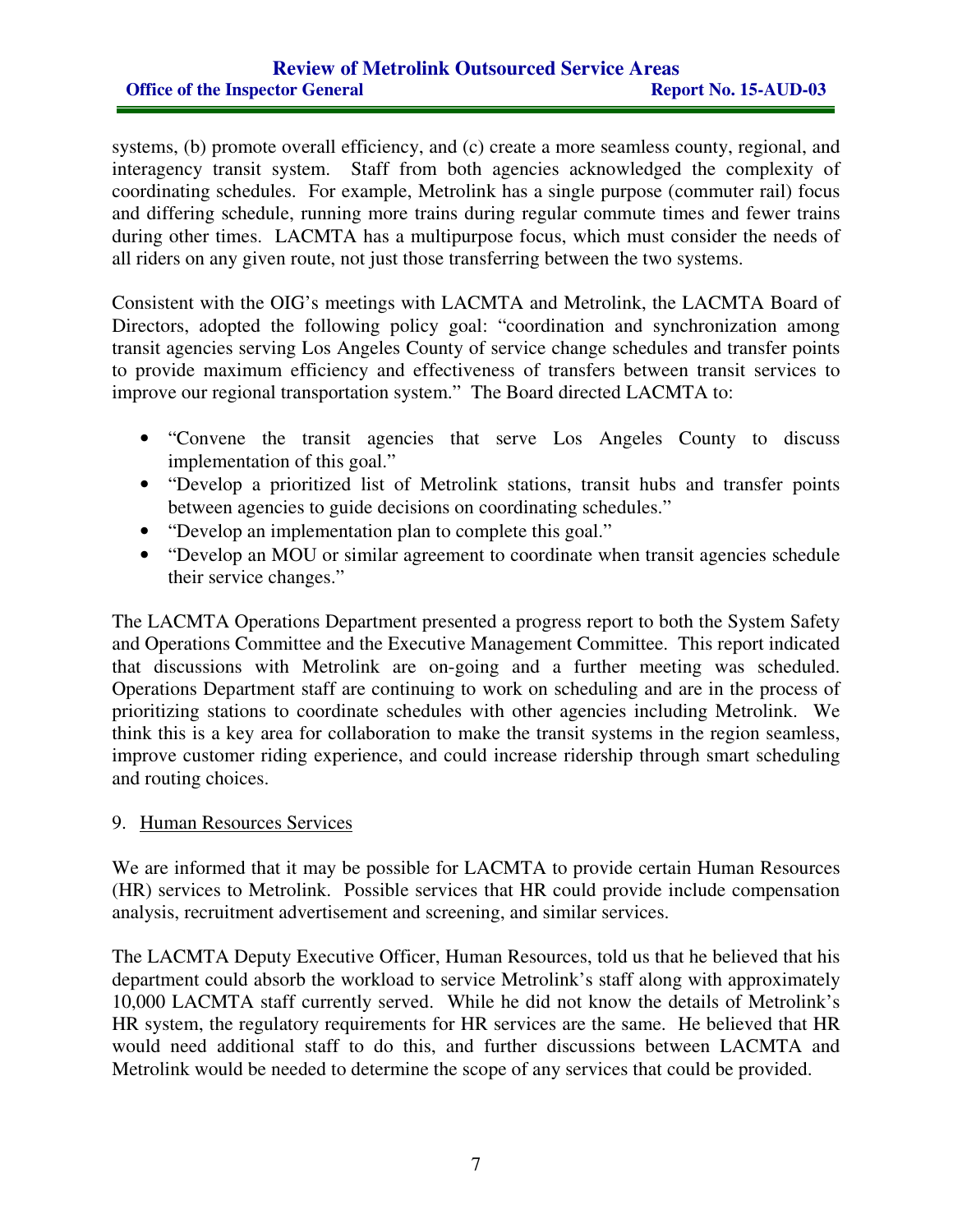### 10. Accounting Services

LACMTA is capable of providing accounting services to Metrolink. These services include Accounts Payable, Accounts Receivable, Payroll, General Accounting & Financial Reporting, Project Accounting & Capital Assets, Governmental & Fiduciary Fund Accounting, and Financial Systems.

The LACMTA's Accounting Department is responsible for the accurate and timely processing of financial transactions. The LACMTA Accounting Department's Accounts Payable processes approximately 68,000 yearly invoices and issues about \$230 million in checks and \$2 billion in electronic fund transfers. The LACMTA Controller told us that she was not familiar with Metrolink's accounting system. She said that meetings would be needed between the two agencies' accounting and information technology staff to determine if the systems were compatible with each other, or if the data could be transferred to LACMTA's system, and what resources would be needed to provide these services.

### 11. Transit Court

On several occasions, we discussed the possibility of LACMTA providing Transit Court services to Metrolink. LACMTA's Transit Court handles issues such as fare evasion citation appeals, and transit school for patrons. Metrolink is currently not recovering any citation fines through the State's collection of fines paid by Sheriff's citations issued on the Metrolink system. However, the cost to process citations might not be adequately offset by the fines recovery due to low collection rates for these types of citations. Also, Transit Court is located in Los Angeles County and would need to be arranged for the other counties that Metrolink serves.

LACMTA's Transit Court conducts about 5,000 appeal hearings regarding transit fare violations in Los Angeles per year.

A representative of Metrolink legal counsel met with LACMTA's Chief Ethics Officer to discuss operational matters on the Transit Court. The possibilities for use of Metro's Transit Court should periodically be evaluated to determine if circumstances develop when use of the court is feasible.

# **CONCLUSION**

Based on our discussions with LACMTA and Metrolink officials and staff, we found that there are a number of areas where the two agencies may cooperate to achieve operational efficiency and cost savings for both organizations. Many non-transit operational services which Metrolink currently outsources might be either obtained from LACMTA or included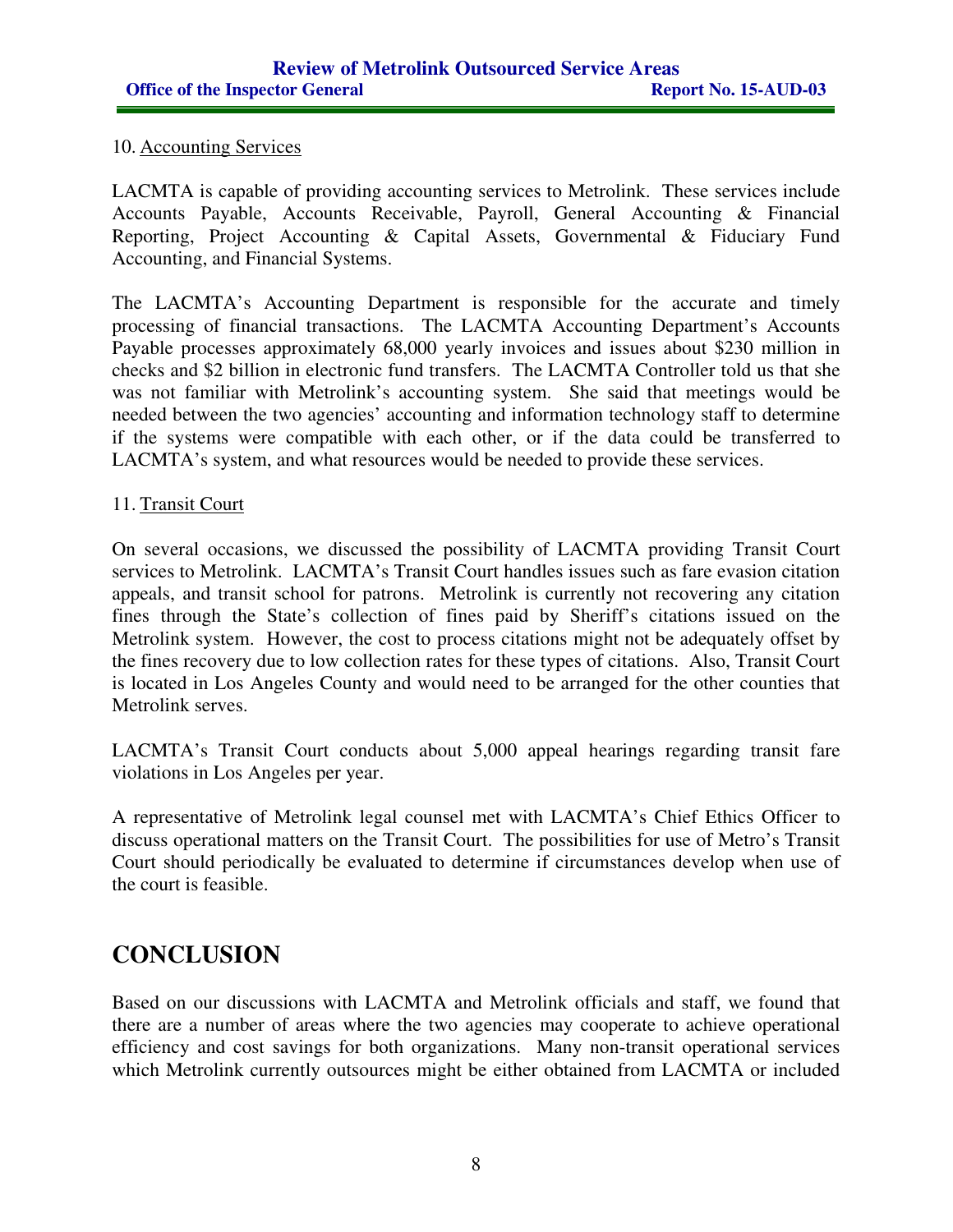by LACMTA in contracts with vendors. Examples include the P-Card program, staff training, environmental waste, non-revenue vehicles, e-waste and management, and copiers.

We believe that Metrolink should coordinate with appropriate LACMTA departments to determine the feasibility of obtaining from LACMTA certain services that are currently outsourced or use LACMTA contracts if they are more cost effective than the current method of obtaining the services. In addition, steps should be considered such as developing a detailed joint plan and designating a task force to oversee the implementation of the plan.

We are available to assist Metrolink in pursuing the options discussed in this report and to facilitate meetings as necessary. The LACMTA OIG would be very interested in providing assistance in the area of transit scheduling for improved connectivity and seamless travel for riders in the region.

# **METROLINK MANAGEMENT COMMENTS**

On November 26, 2014, Metrolink provided a response to our draft report that discussed each of the 11 areas in the draft report where there may be opportunities for increased efficiency and cost savings. For most of the areas, Metrolink indicated that they would evaluate the feasibility and cost effectiveness for the two agencies to cooperate to achieve operational efficiency and cost savings for both organizations. See Attachment A for a copy of Metrolink's response.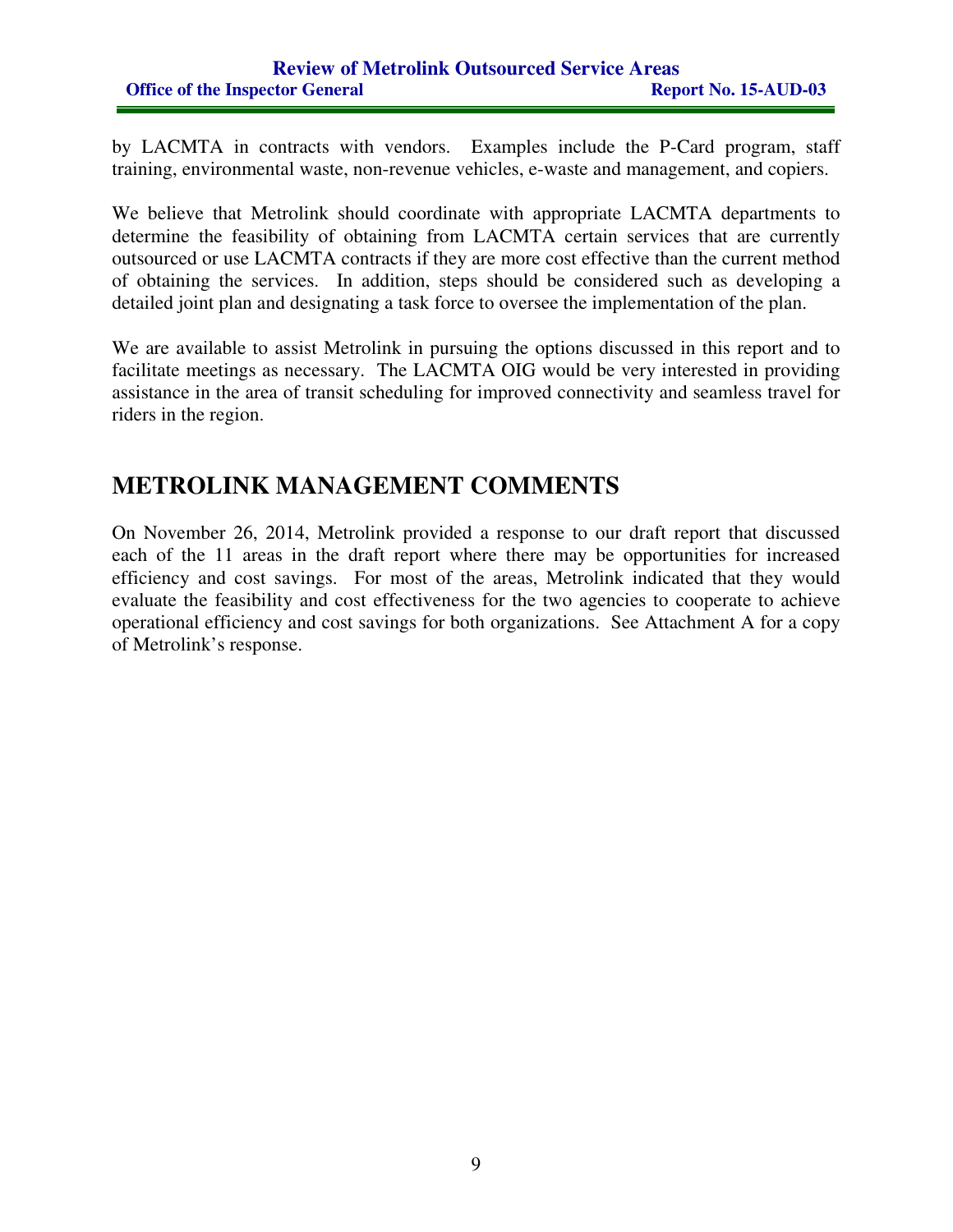# **Metrolink Response to Draft Report**

|                   | <b>METROLINK.</b>                                                                                                                                                                       |
|-------------------|-----------------------------------------------------------------------------------------------------------------------------------------------------------------------------------------|
|                   |                                                                                                                                                                                         |
|                   | Southern California Regional Rail Authority                                                                                                                                             |
| November 26, 2014 |                                                                                                                                                                                         |
| TO:               | Karen Gorman, LACMTA Inspector General                                                                                                                                                  |
| FROM:             | Sam Joumblat, SCRRA Chief Financial Officer                                                                                                                                             |
| SUBJECT:          | <b>SCRRA Response to</b><br>LACMTA Draft Report on SCRRA Outsourced Services                                                                                                            |
| Dear Ms. Gorman:  |                                                                                                                                                                                         |
| July 1, 2013.     | Attached please find a revised response from Southern California Regional Rail Authority<br>(SCRRA) to your draft report dated May 2, 2013. The previous SCRRA draft response was dated |
|                   | Please let me know if you would like to discuss.                                                                                                                                        |
|                   |                                                                                                                                                                                         |
|                   |                                                                                                                                                                                         |
|                   |                                                                                                                                                                                         |
|                   |                                                                                                                                                                                         |
|                   |                                                                                                                                                                                         |
|                   |                                                                                                                                                                                         |
|                   |                                                                                                                                                                                         |
|                   |                                                                                                                                                                                         |
|                   |                                                                                                                                                                                         |
|                   |                                                                                                                                                                                         |
|                   |                                                                                                                                                                                         |
|                   |                                                                                                                                                                                         |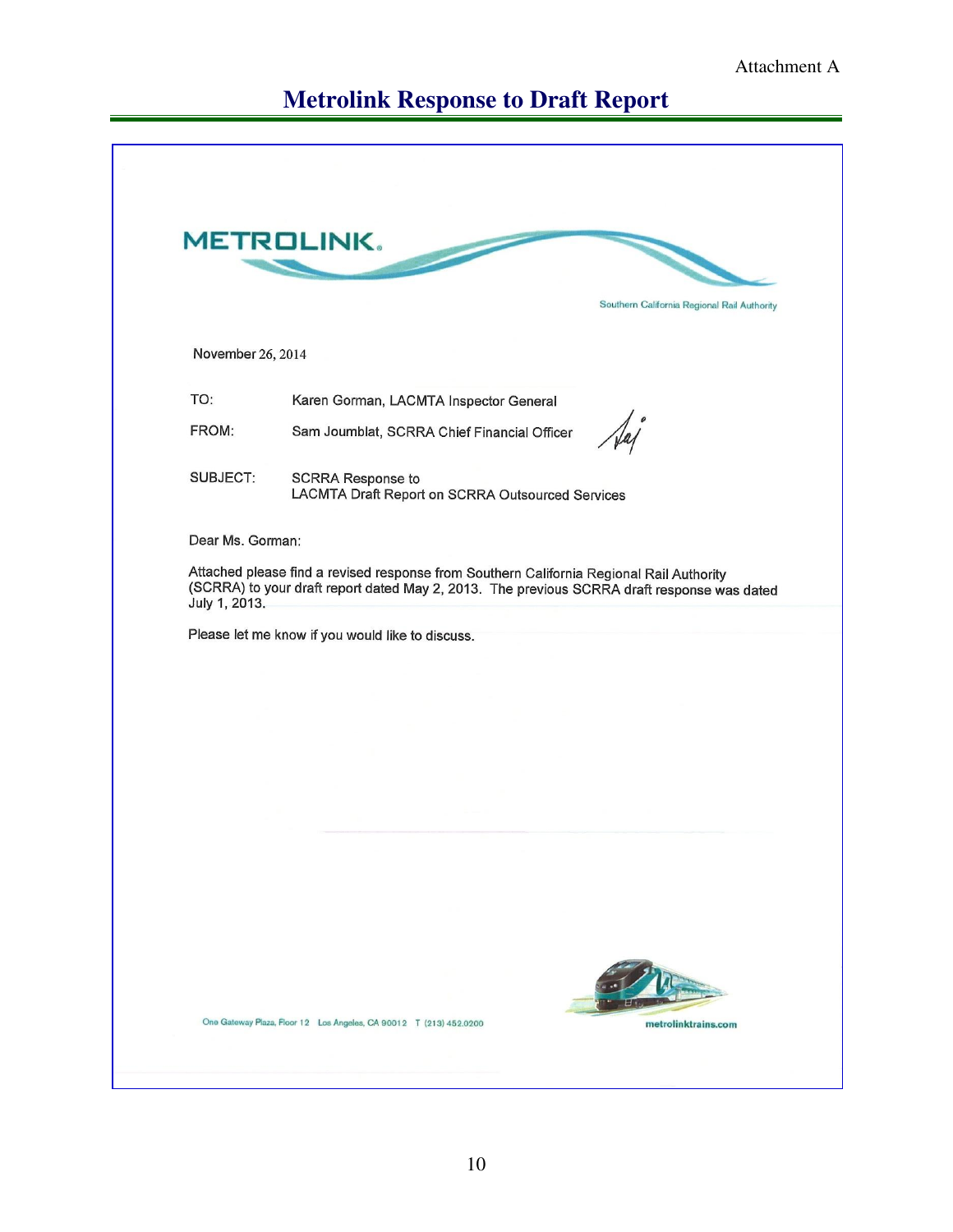#### 1. **Purchase (P-Card) Program**

SCRA has the intention of establishing a P-Card Program and had its Board previously approve such a program. We are currently in the midst of closing fiscal year 2014 books, working with KPMG on an Oracle enhancement project, and preparing a three-year budget. These efforts are tying up our resources. We intend to resume our efforts to re-evaluate a P-Card Program in the second quarter of calendar 2015 and possibly "piggy-back" on the LACMTA program or negotiate a separate agreement with a bank, establish policies and procedures with proper controls, and ask the Board to re-approve the program.

#### $2.$ **Staff Training**

SCRRA is open to having its staff attend LACMTA training sessions, especially if this results in cost savings. We will explore the logistics of getting the information timely, sign-up process, cost, etc.

#### 3. **Printing Services**

In mid-2013, SCRRA had compared the cost of printing services to the fullyloaded cost if the services were to be provided by LACMTA. At the time, the conclusion was that it's more cost-effective to contract it out. We will, however, re-evaluate and compare costs again.

#### 4. **Hazardous Waste Disposal**

We will compare our contracted prices with those LACMTA has to determine if we should consider switching vendors. At the same time, we will evaluate the implication to the environmental liability. Hazardous material disposal is the type of activity that is best segregated and not comingled with LACMTA's. This limits any potential environmental liability in the future.

#### 5. **Non-revenue Vehicles**

We "piggy-back" on the State of California contracts with designated dealers for the purchase of non-revenue vehicles. For disposal of these vehicles, we send Requests for Proposal (RFP's) and we post them on our Planet Bids web site. SCRRA can evaluate the LACMTA contracts and determine if there is any cost savings.

#### 6. **E-Waste Disposal**

SCRRA currently has a contract with Asbury Environmental Services which is a "piggy back" on a contract with the City of Los Angeles. We can evaluate the LACMTA contract and determine if there is any cost savings.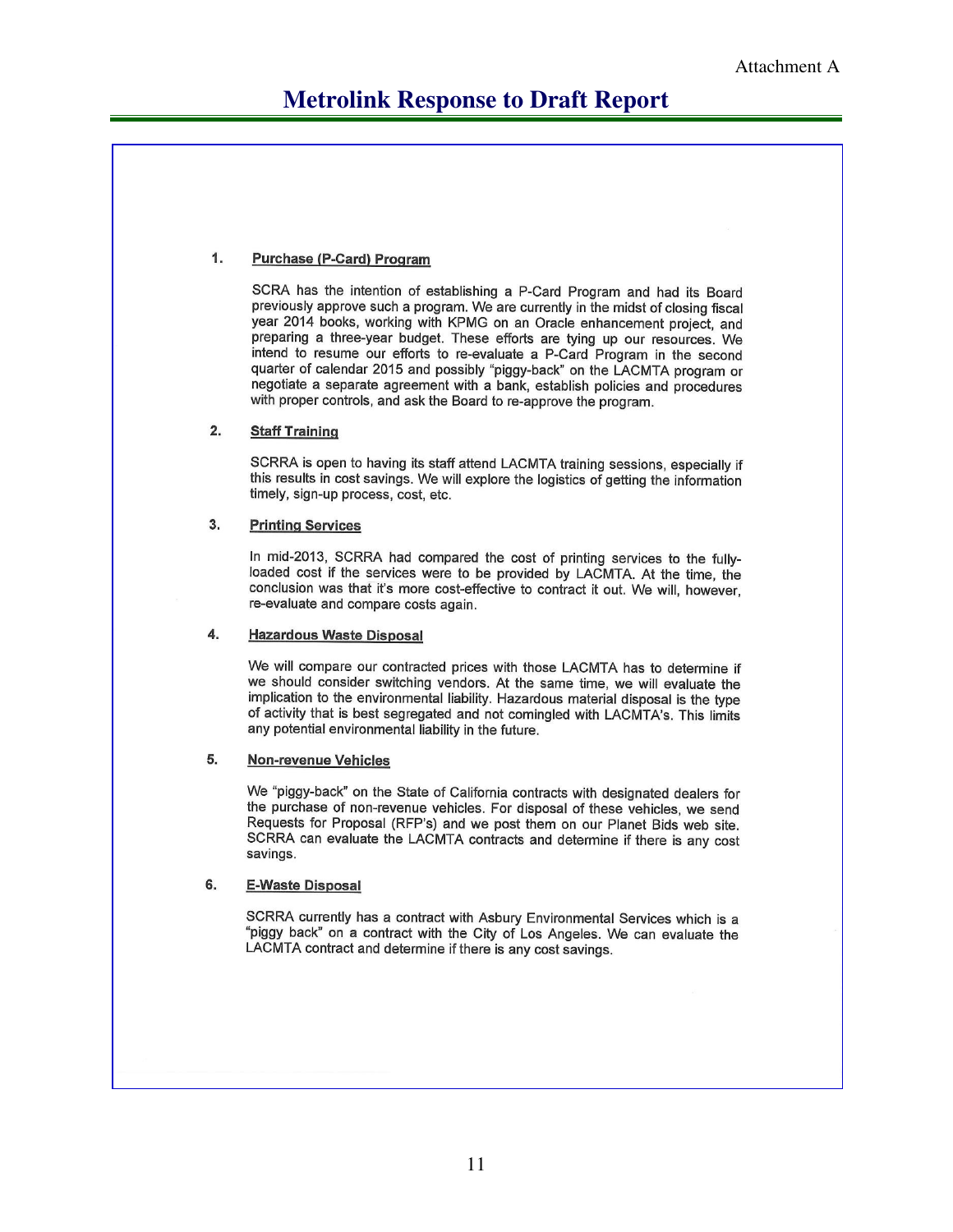# **Metrolink Response to Draft Report**

#### 7. **Copiers**

SCRRA owns its copiers and printers and has a replacement schedule. Maintenance varies between flat fee and per page fee. We can evaluate LACMTA contracts and determine if there is any cost savings.

#### 8. **Transit Scheduling**

SCRRA continues to work very diligently with all transportation agencies in the five counties we serve to coordinate bus schedules with train schedules.

#### **Human Resources Services** 9.

SCRRA is open to areas of cross functionality with the LACMTA Human Resources function to improve processes and reduce costs. As suggested in the report, compensation analysis and recruitment advertisement could be areas of potential benefit.

Marketing LACMTA and SCRRA benefits (medical, dental and vision) packages together may result in an overall cost savings for both Metro and SCRRA.

#### $10.$ **Accounting Services**

It is our understanding that LACMTA's financial system is configured differently than SCRRA's. For example, LACMTA does not use the Grants Management System (GMS) module of Oracle. Instead, an Oracle database was customized to process these transactions. For LACMTA purchase Orders (POs) encumber funds at the project level, whereas for SCRRA, POs encumber funds at the project and award level. Hence, allocation to awards for LACMTA is done at the time of processing invoices. In addition, the nature of SCRRA's business requires having many projects to many awards relationship, whereas LACMTA is generally one project to many awards relationship. These and other maior differences make it very difficult to integrate accounting systems. In addition, the SCRRA Oracle R12 version upgrade is taking almost 2 years to get most of the inefficiencies eliminated. All this would be wasted resources if discarded and if a new effort to integrate with the LACMTA system is undertaken.

#### $11.$ **Transit Court**

It is our understanding that the low collection rate makes the Transit Court function a break-even from a financial perspective. We can continue to evaluate any changes if it proves to be financially feasible.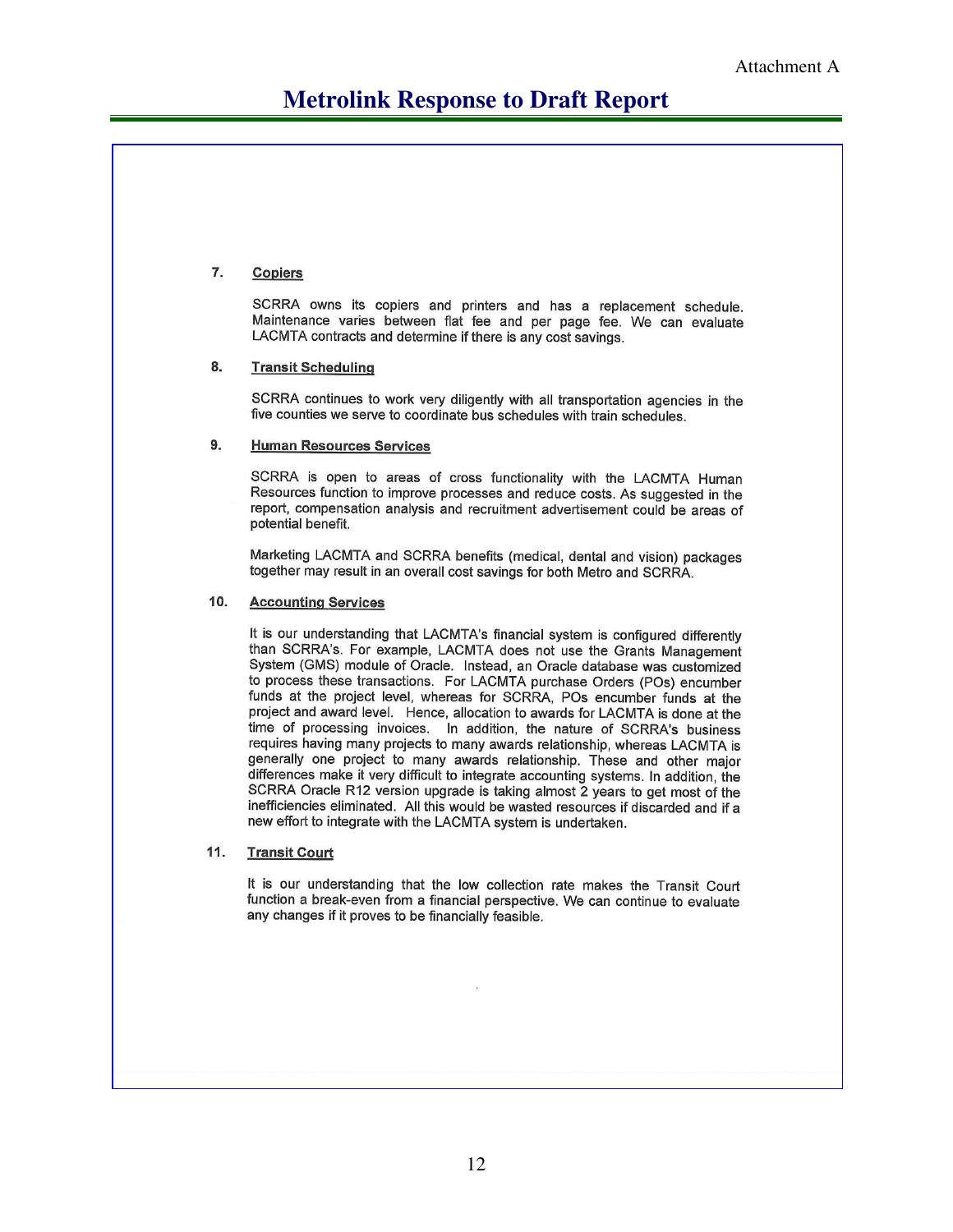# **Final Report Distribution**

# **LACMTA Board of Directors**

Michael D. Antonovich Mike Bonin Diane DuBois Jacquelyn Dupont-Walker John Fasana Eric Garcetti Don Knabe Paul Krekorian Sheila Kuehl Ara Najarian Pam O'Connor Mark Ridley-Thomas Hilda Solis Carrie Bowen (Non-Voting Member)

# **Metrolink Board of Directors**

Michael D. Antonovich Daryl Busch Paul Eaton Michael Hennessey Don Knabe Paul Krekorian Larry McCallon Keith Millhouse Ara Najarian Shawn Nelson Karen Spiegel